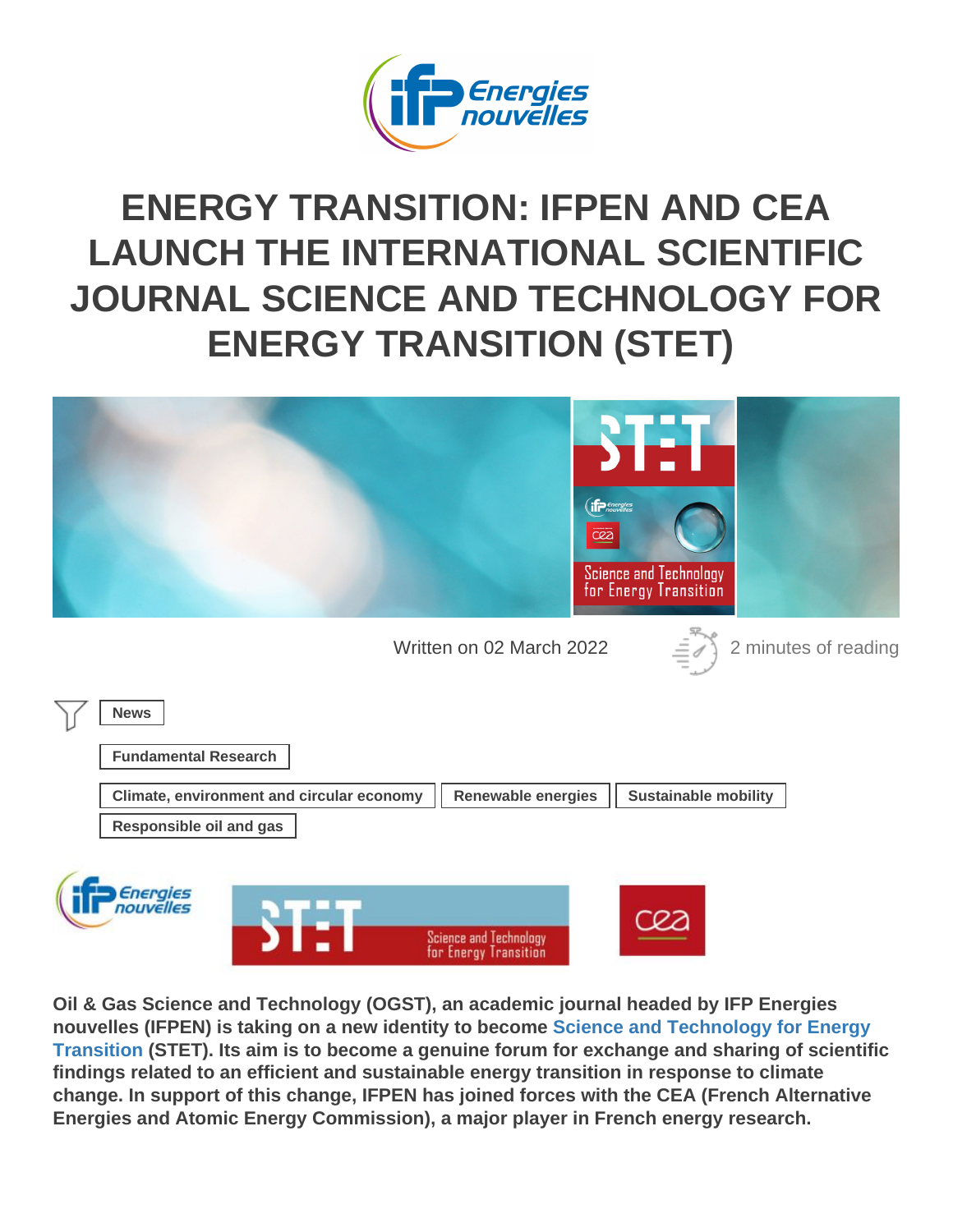This revamp of OGST's identity brings with it a change in editorial policy. Going forward, STET will focus on all areas related to the development of scientific and technological solutions that meet the climate and societal challenges of the energy transition.

The objective is to present a wide variety of technological and systemic approaches by incorporating topics such as the digital sciences, the simulation and optimal use of complex energy systems, the influence of new technologies on the climate and biodiversity, and the technical-economic and environmental considerations related to their large-scale deployment. Among the themes covered in the journal are hydrogen and electrofuels, bioresources, wind, marine and geothermal energy, solar energy and fuels, electrification for mobility, CO2 capture, storage and recovery, and LCA (life cycle assessments).

"This shift in the editorial policy of our scientific journal is in line with IFP Energies nouvelles' missions, which are focused on research and innovation for the energy transition and sustainable mobility. It seemed a logical step for us to carry out this new project with the CEA, which is also involved in these issues", said Pierre-Franck Chevet, Chairman of IFP Energies nouvelles.

"With STET, longstanding partners CEA and IFPEN have made it clear that they wish to continue and strengthen their collaboration in the long-term. The two EPICs (State-owned Industrial and Commercial Establishments) are thus affirming their shared integrated view of energy, which is essential to achieving our decarbonization objectives and the success of our energy transition", said François Jacq, Chairman of the CEA.

STET is an open access journal with no publication costs for authors. The articles can also be viewed free of charge. In fact, IFPEN and the CEA have chosen to participate in the open science approach, which promotes scientific advances and innovation and provides a lever for scientific integrity.

STET is indexed in the major international databases. The articles are rigorously peer-reviewed in line with the applicable rules, ensuring that the journal meets the required quality standards. The editorial committee, which includes international personalities from the worlds of academia and industry, is currently being formed.

## To access the academic journal STET, Science and Technology for Energy Transition:

Press contacts Anne-Laure De Marignan, IFPEN – +33 1 47 52 62 07 – presse@ifpen.fr Tuline Laeser, CEA – +33 6 12 04 40 22 – presse@cea.fr Camille Le Hyaric, Agence Epoka – +33 6 60 43 65 02 – clehyaric@epoka.fr